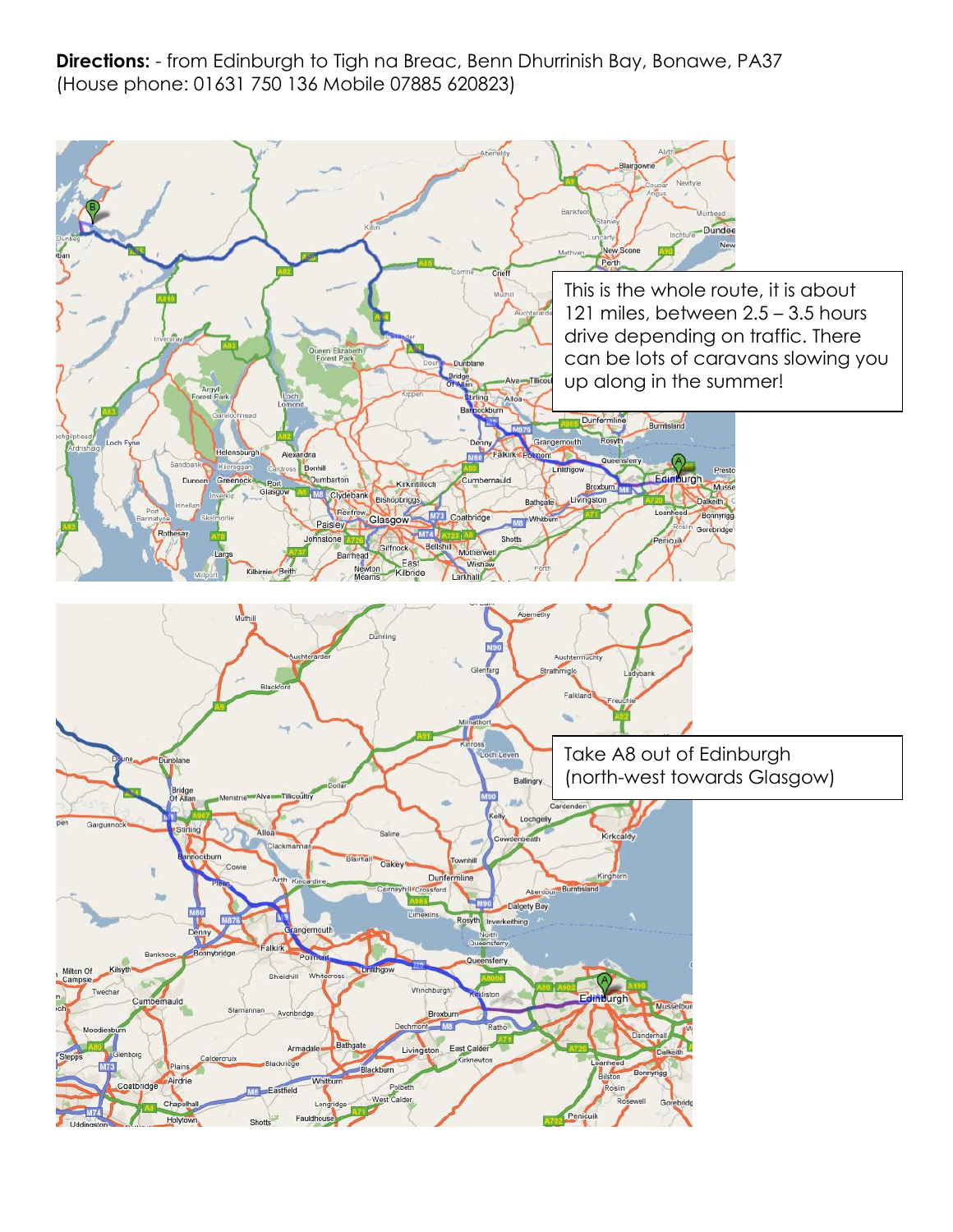- ◆ At Newbridge Roundabout, take the 4th exit onto the M9 ramp to A90/Stirling/LinlithgowHotel head east on Bath Lane/Bath street, onto Wellington Street
- ◆ Merge onto M9



- Follow M9 to Junction 10
- At junction 10, take the A84 exit to Stirling/Callander/Crianlarich/A85
- Follow A84 and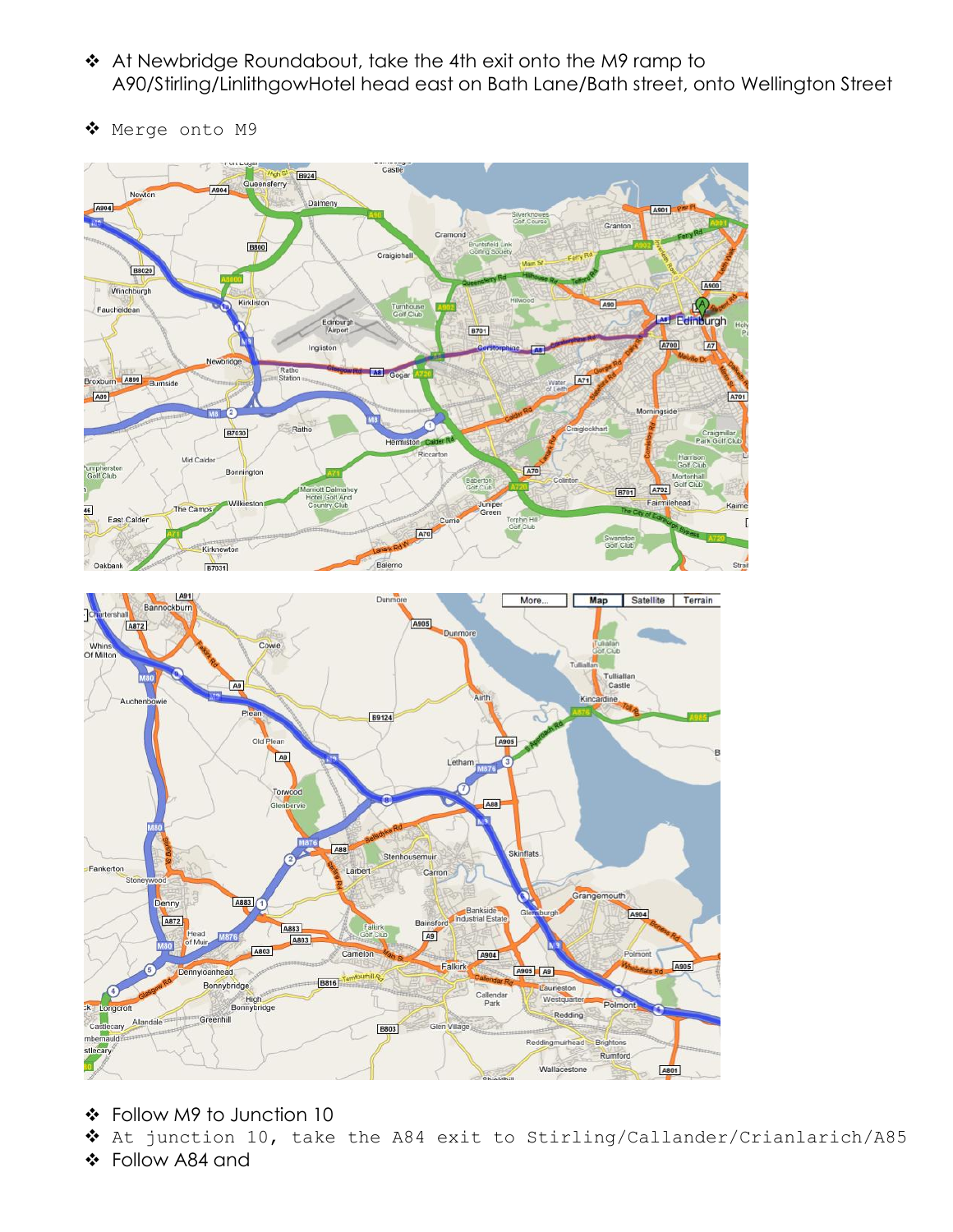

 At Craigforth Roundabout, take the 2nd exit onto A84 heading to Callander/Crianlarich/A85



 At Tyndrum there is a great place to stop for a drink / pee / petrol. **The Green Welly Stop**, they have a fantastic Whisky shop – may be a good place to stop on the way back to Glasgow to stock up on bottles of your favourite whiskys!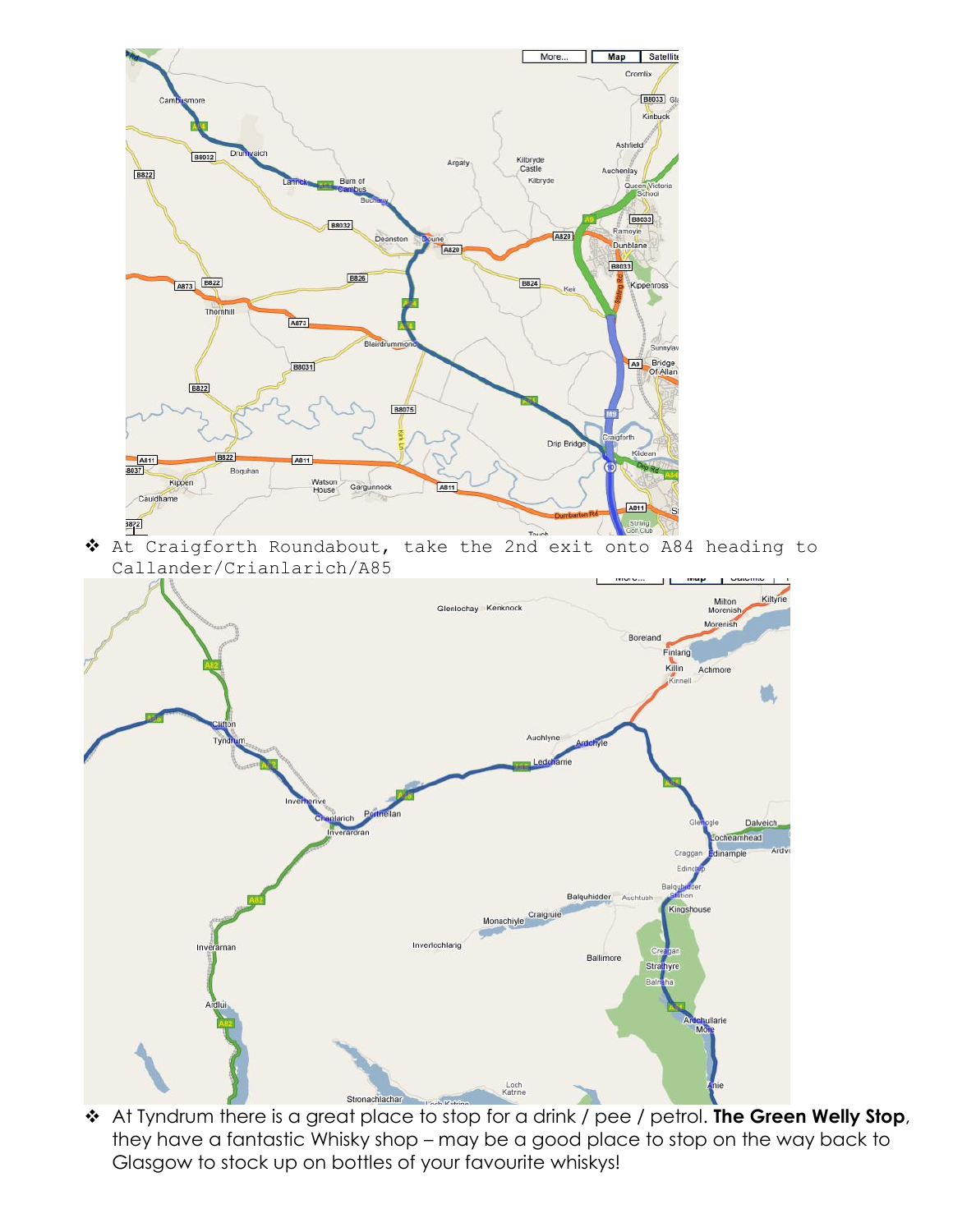

After Tyndrum turn left onto A85 towards Oban

❖

- \* Keep going, you will now drive along Loch Awe, past the Hollow Mountain at Ben Cruachan (hydro electric plant inside the mountain)
- \* When you get to Taynuilt if you are careful as you drive up over the higher parts of the road you can see across the Loch Etive to our house – you are now 40 minutes away so near but so far!

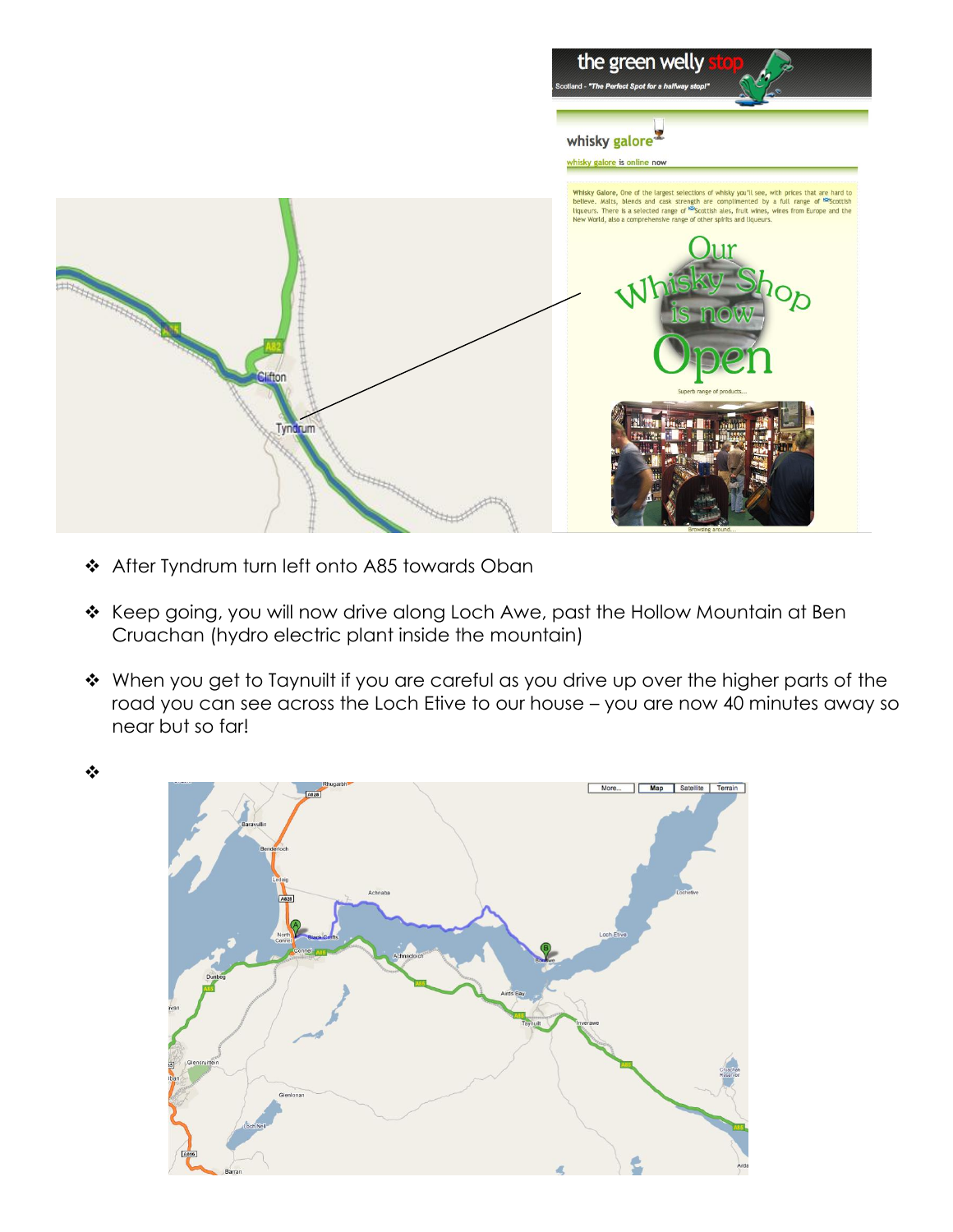

◆ Drive under the Connel Bridge, and afterwards turn left up A828, this takes you over the Connel Bridge. This is the Falls of Lora, where the waters of Loch Etive have to try to flow out at low tide and sea has to force it's way back in when the tide comes in – this can produce a 'fall' of a couple of metres and with the rocks in the middle of the channel it produces some great white water for kayakers!



◆ Once over the Connel Bridge, turn first right to Bonawe. Keep right along the side of Loch Etive and eventually you will see the house. After you see the Archatten Hydro Plant works you will drive through Bonawe village and there is an evil hump in the road, be careful on the other side of it as the road will rip your bumpers off if you are going too fast!